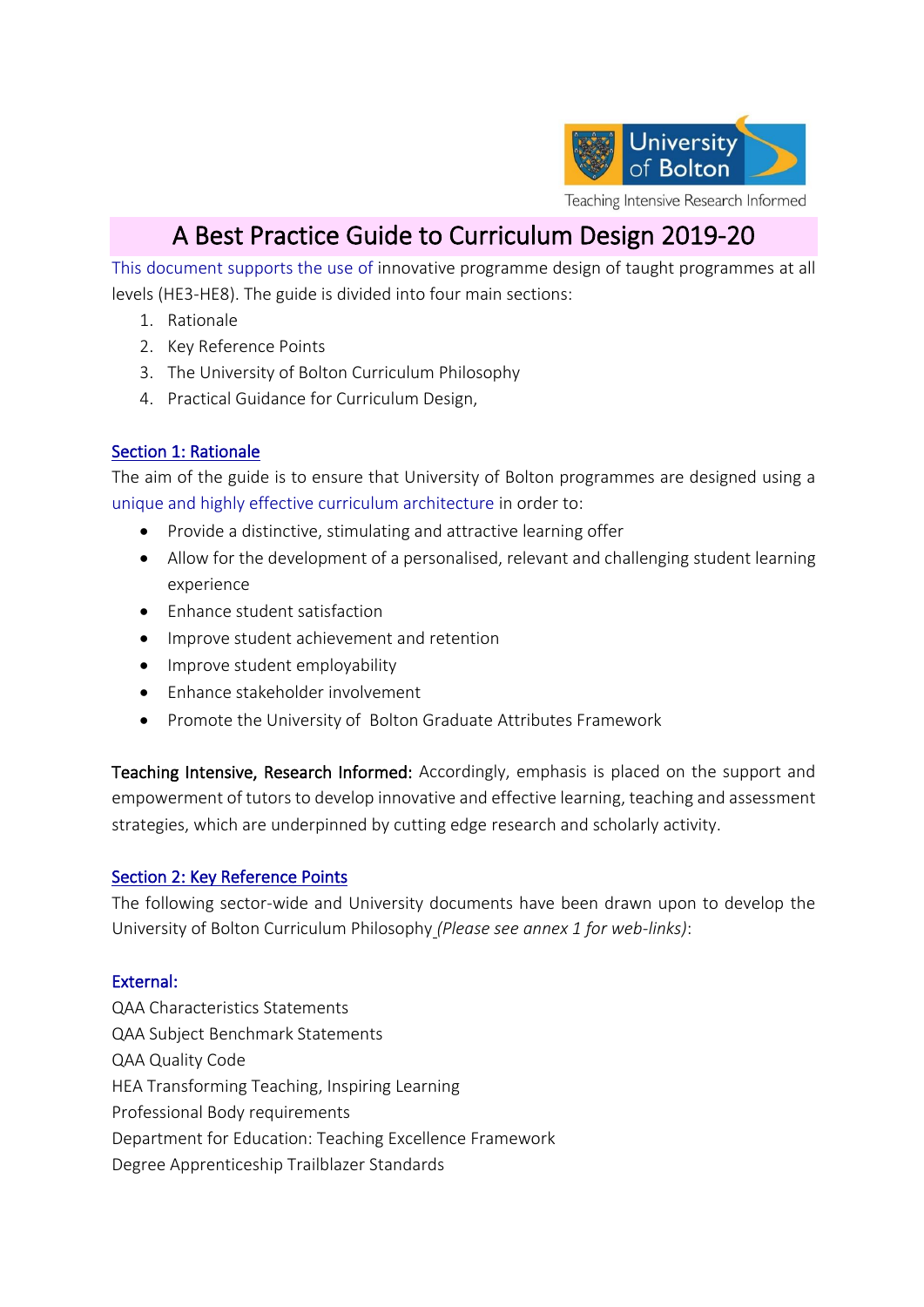#### Internal:

TIRI White Paper 2015 and "What makes a Programme TIRI?" Document 2016 University Strategic Plan 2015-2020 University Learning, Teaching and Assessment Strategy 2015-2018 University of Bolton Graduate Attributes Framework 2017 Employability and Enterprise Strategy 2014-17 External Examiner Reports SEO Programme Design and Approval Process 2017-18 Guides to Writing Programme Specifications and Module Specifications 2017-18 The Good Assessment Guide 2017 (*Under construction*) University of Bolton Learning Development Framework

## Section 3: The University of Bolton Curriculum Philosophy

#### Programmes at University of Bolton:



## Section 4: Practical Guidelines

Curriculum design takes place at programme approval stage. Please refer also the Guidelines for Preparing Programme Specifications and Guidelines for Preparing Module Specifications.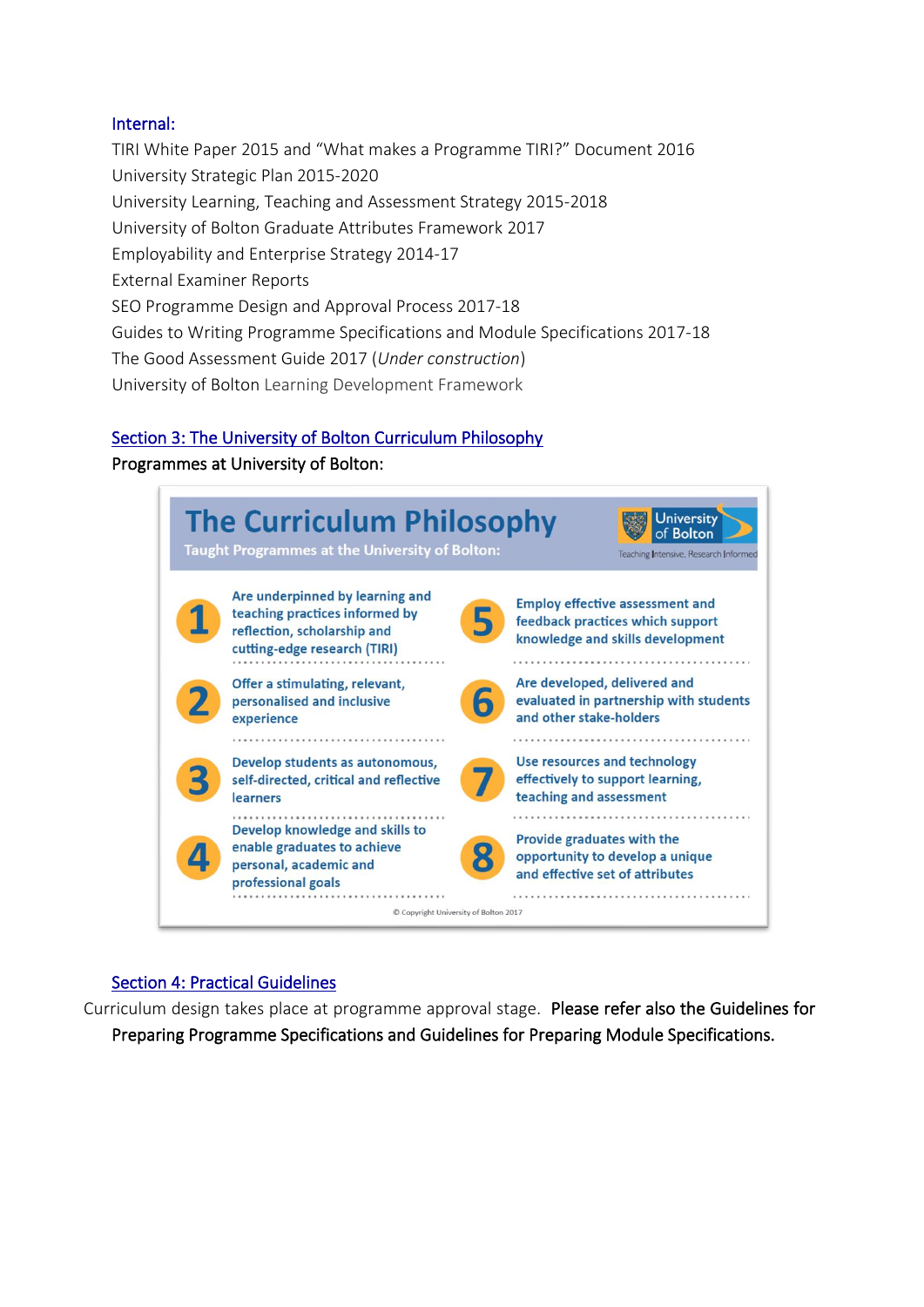# Component 1: Programmes at the University of Bolton are underpinned by learning and teaching practices informed by reflection, scholarship and cutting-edge research (TIRI)

- Research and scholarly activity should be used to inform curriculum design to ensure programme content is relevant, current and interesting.
- Allow for flexibility at programme and module level by outlining broad strategies for learning and teaching. Examples of learning and teaching methods should be presented, and not a finite list. In this way, academics can adopt delivery methods which are relevant, stimulating and underpinned by educational scholarship and research.

Component 2: Programmes at the University of Bolton offer a stimulating, relevant, personalised and inclusive experience

- When writing programme and module learning outcomes, consider the wording carefully, recognising the diverse nature of the student body, the dynamic external environment and international perspectives.
- Allow for flexibility at programme and module level by outlining broad strategies for learning, teaching and assessment (formative and summative).
- Where possible/appropriate, describe the methods of assessment on a module specification in broad terms e.g. written piece\*, oral piece\*\*, practical skills assessment, portfolio of evidence. This will allow students and/or employers to have an input into the type of assessment set.
- Embed formal opportunities for setting and reflecting on goals, as well as professional development planning at each stage of the programme

*\*Examples of written assessments include reports, essays, seminar papers, academic journal articles, blogs, trade journal articles, newspaper articles, press releases, reflective diaries \*\*Examples of oral assessments include PowerPoint/Prezi presentations, seminar presentations, poster presentations, role plays, interviews, vivas.*

# Component 3: Programmes at the University of Bolton develop students as autonomous, selfdirected, critical and reflective learners

At each level make explicit where and how students will develop and reflect on key on academic\*, professional/practical and life skills\*\* within a relevant context. Skills should be embedded in the curriculum and there should be clear progression from dependent to independent learning – culminating in an independent research project.

At each level use appropriate verbs for learning outcomes – demonstrating expectations. e.g: HE3 and HE4: *explain, describe, discuss*. HE5: *Analyse, appraise, compare and contrast*. HE6 and HE7: *Critically appraise, critically evaluate, synthesise*. HE7 also include: *Solve complex problems, develop creative or innovative solutions/ recommendations*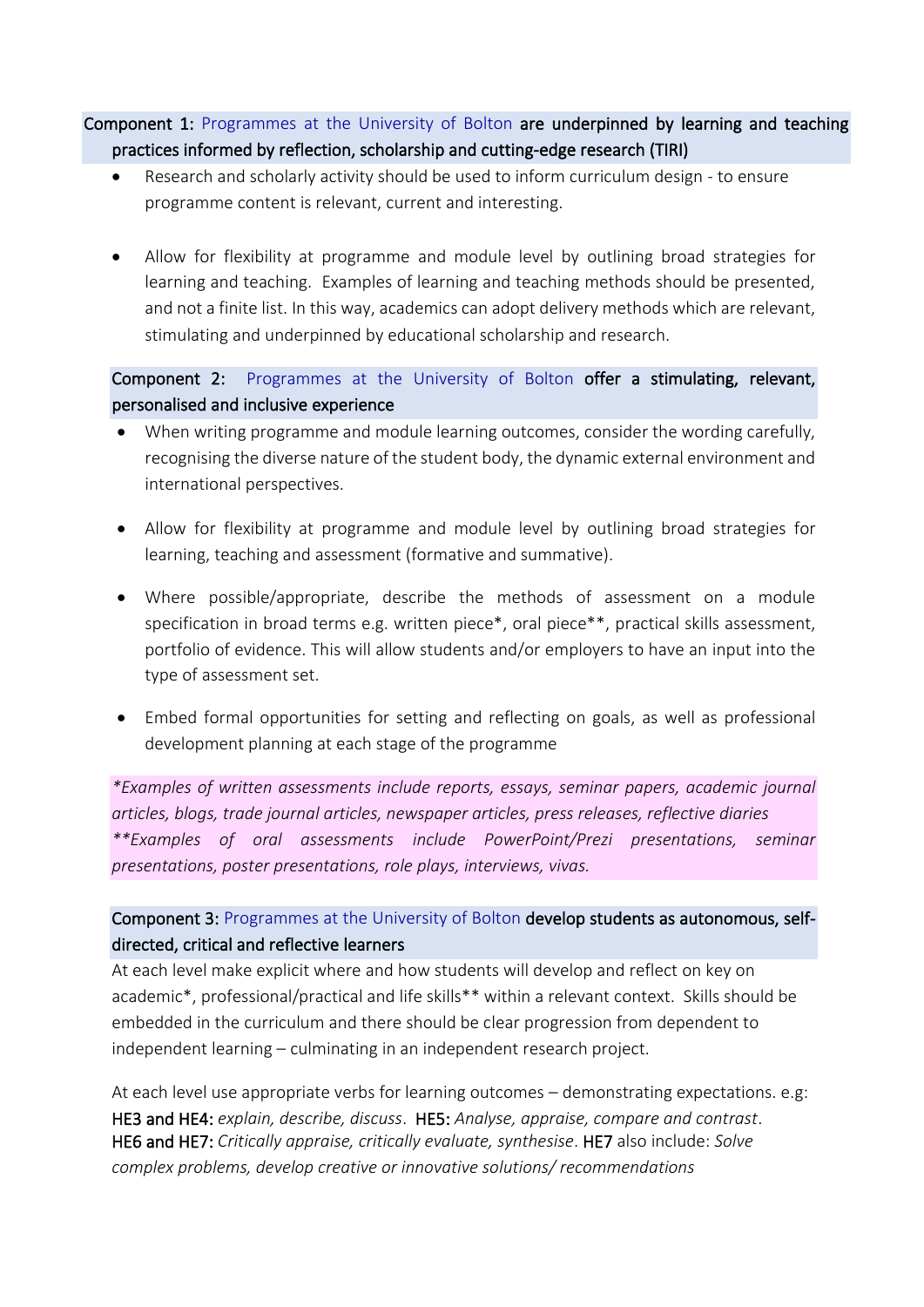*\* Examples of academic skills: information literacy, academic writing, referencing, presentation and research skills* 

*\*\* Examples of life skills: rhetoric, logic, analysis, creativity, planning, time-management, flexibility, communication, negotiation, conflict management, team working, leadership, enterprise, grit and resilience.* 

Component 4: Programmes at the University of Bolton develop knowledge and skills to ensure graduates achieve their personal, academic and professional goals

- Consider both specialist and interdisciplinary knowledge informed by Benchmark Statements, Apprenticeship Trailblazer Standards, PSRBs (if relevant), as well the present and future needs of industry.
- Leading research and scholarly activity should be used to inform curriculum design to ensure programme content is relevant, current and interesting.
- Embed formal opportunities for setting and reflecting on personal, academic and professional goals at each stage of the programme.
- Consider how enterprise and work-related learning can be integrated effectively into the teaching learning and assessment of a programme. Work-related learning may include placements, live project briefs, guest speakers, industry visits etc. Note: Keep details of projects, speakers and visits general to allow for flexibility and to ensure CMA guidelines are not breached.
- If a programme includes a period of work experience then a Placement Handbook will need to be provided which includes the roles and responsibilities of the student, academic supervisor and placement provider. See the Code of Practice for Work Based and Placement Learning.
- You may want to consider including an enterprise (or entrepreneurship/intrapreneurship) module in your programme in order to develop creativity, innovation, managed risk-taking and commercial skills.

Component 5: Programmes at the University of Bolton employ effective assessment/ feedback practices which support knowledge and skills development

- Use a diverse range of relevant assessments both formative and summative.
- Avoid of over-assessment (No more than 2 assessments per 20 credit module).
- Demonstrate diversity and comparability of assessment load across levels though the production of an assessment map.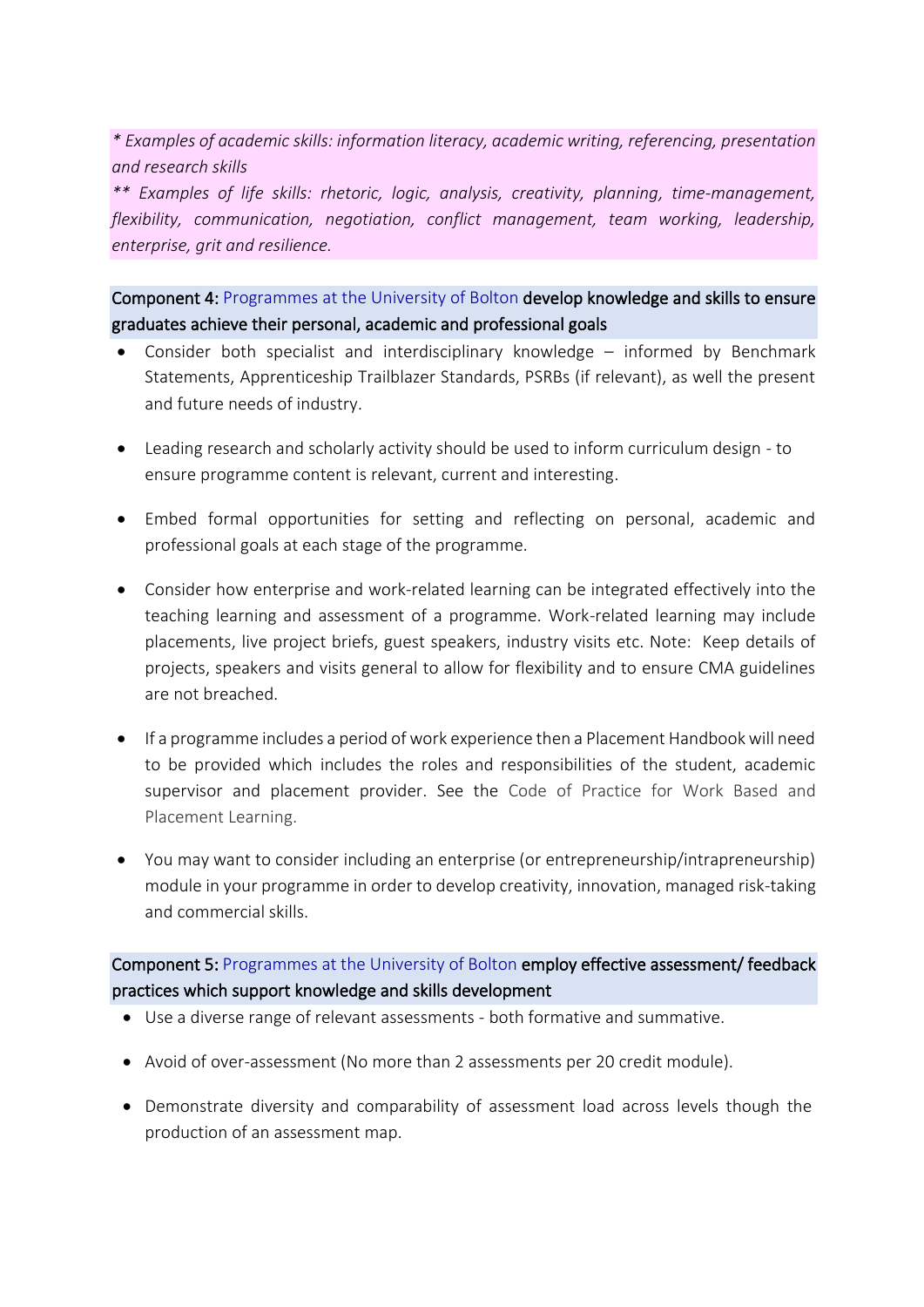• Allow for flexibility at programme and module level by outlining broad rather than specific strategies for formative and summative assessment.

# Component 6: Programmes at the University of Bolton are developed, delivered and evaluated in partnership with students and other stakeholders

- Current/perspective student opinions must be sought when designing a programme. Group presentations to students are a useful way of outlining discuss key programme features, as well as gaining feedback.
- Potential employer feedback can be sought via email and /or via School Industry Advisory Boards. The draft programme specification together with a brief outline of each module give employers a useful overview.
- Apprenticeship and PSRB standards will also influence curriculum content.

# Component 7: Programmes at the University of Bolton use resources and technology effectively to support learning, teaching and assessment

- A list of programme learning resources and specialist resources is required at Programme Approval.
- It is expected that learning, teaching and assessment is supported by the use of VLE.
- Try not to be too specific about technological resources in the programme and module specifications – in order to future-proof them. Promotional materials can contain details of specific resources, as these can be updated when required.

# Component 8: Programmes at the University of Bolton provide graduates with the opportunity to develop a unique and effective set of attributes

• Consider how graduate attributes can be developed at each level e.g. through explicit skills development, diverse assessments, independent and group learning opportunities, workrelated learning, opportunities for reflection on outcomes and progress, personal development planning, knowledge sharing and peer feedback and support.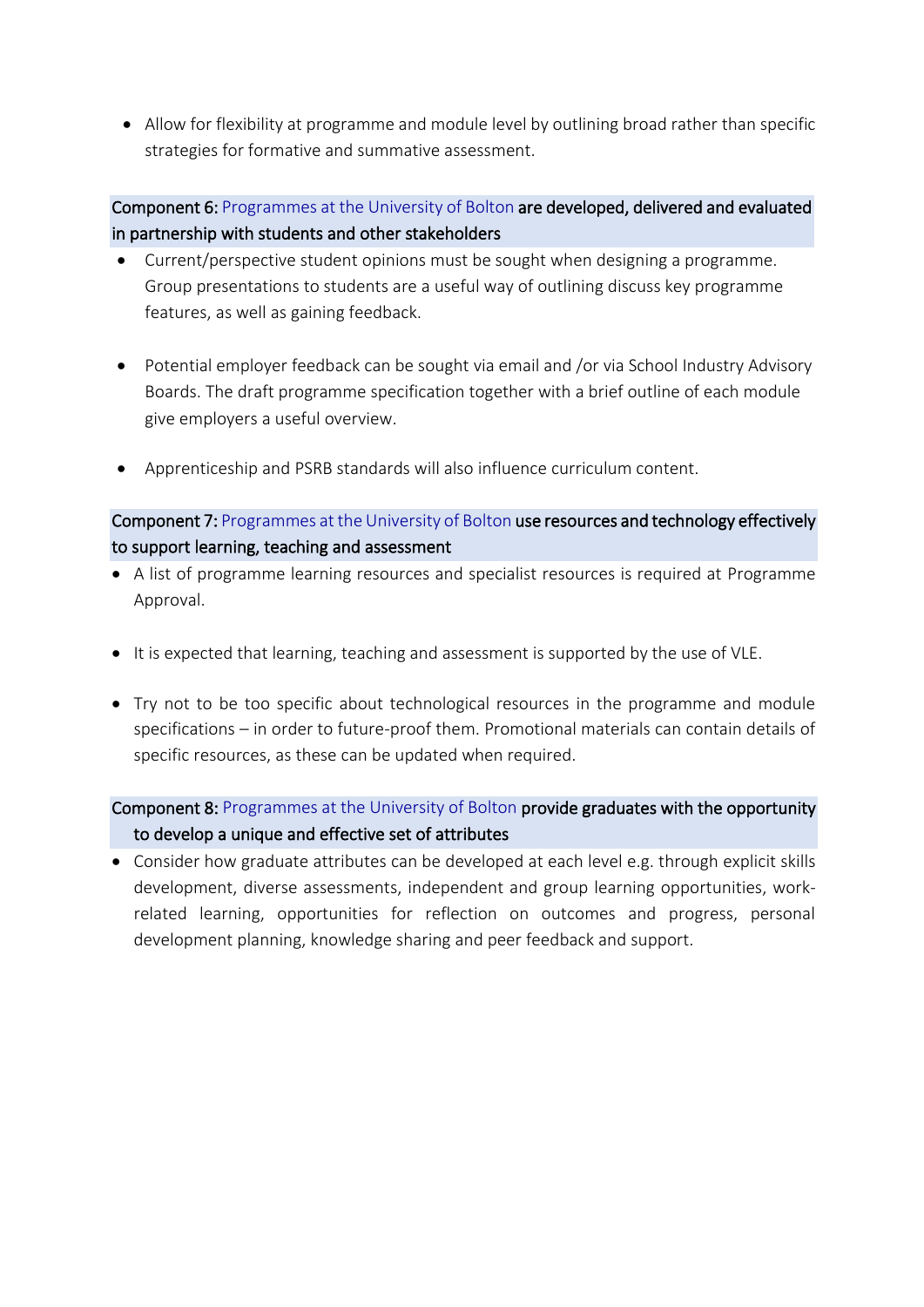